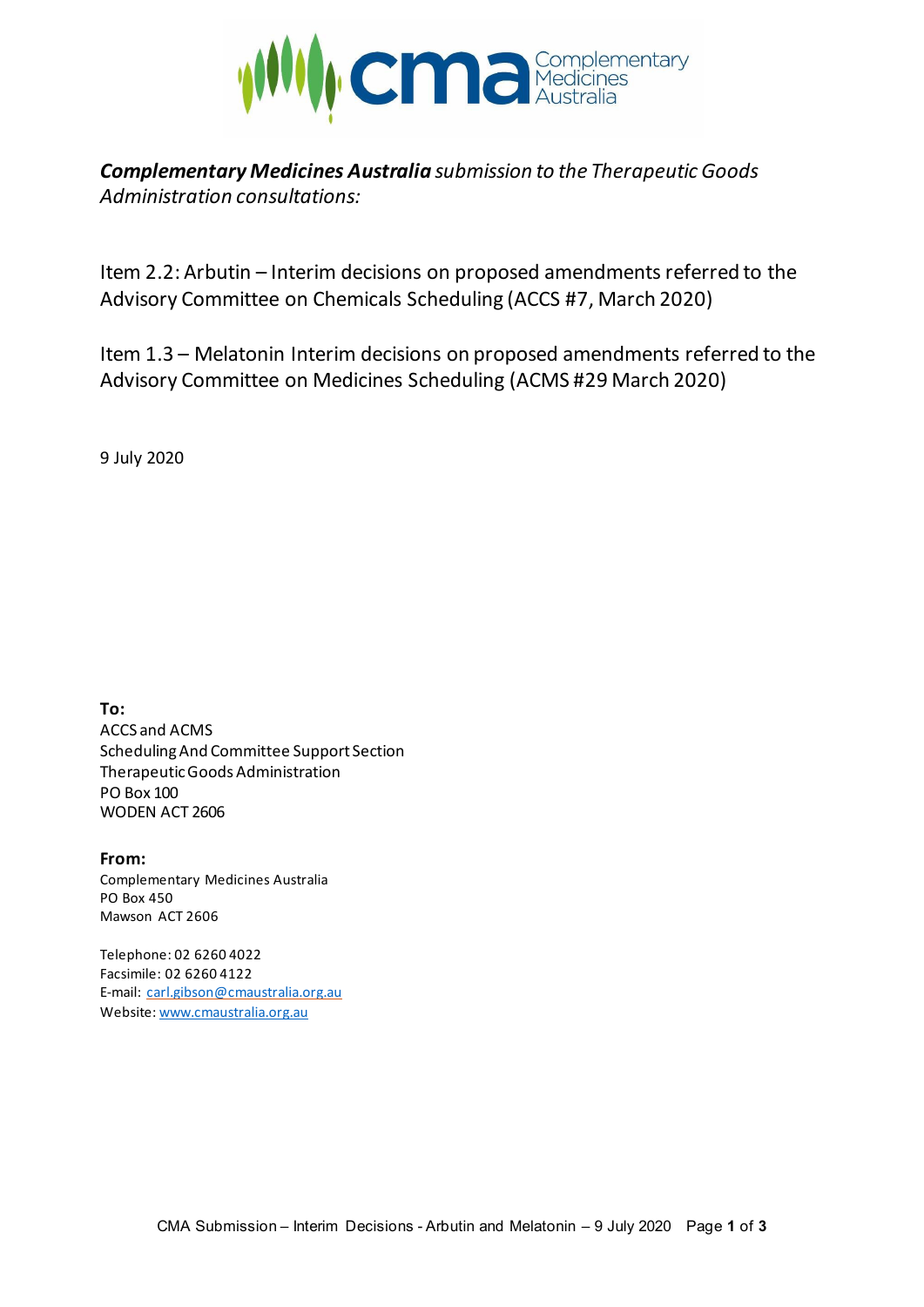

## **Item 2.2 Interim Decision - Arbutin**

We support the principle proposed entry:

#### **Schedule 4 - New entry**

ARBUTIN (BETA) in oral preparations **except** herbal preparations containing 500 mg or less beta-arbutin per recommended daily dose.

We note that this purpose *has not been excluded from Schedule 6*:

**Schedule 6 - New entries**

….

### ARBUTIN (BETA) **except**:

- a. when included in Schedule 4; or
- b. in preparations for application to the face containing 7 per cent or less beta-arbutin with hydroquinone levels of 10mg/kg or less.

This entry should include the additional exclusion for oral herbal preparations;

#### **Schedule 6**

#### ARBUTIN (BETA) **except**:

a..(as above)

b..(as above)

c. in oral herbal preparations containing 500 mg or less beta-arbutin per recommended daily dose.